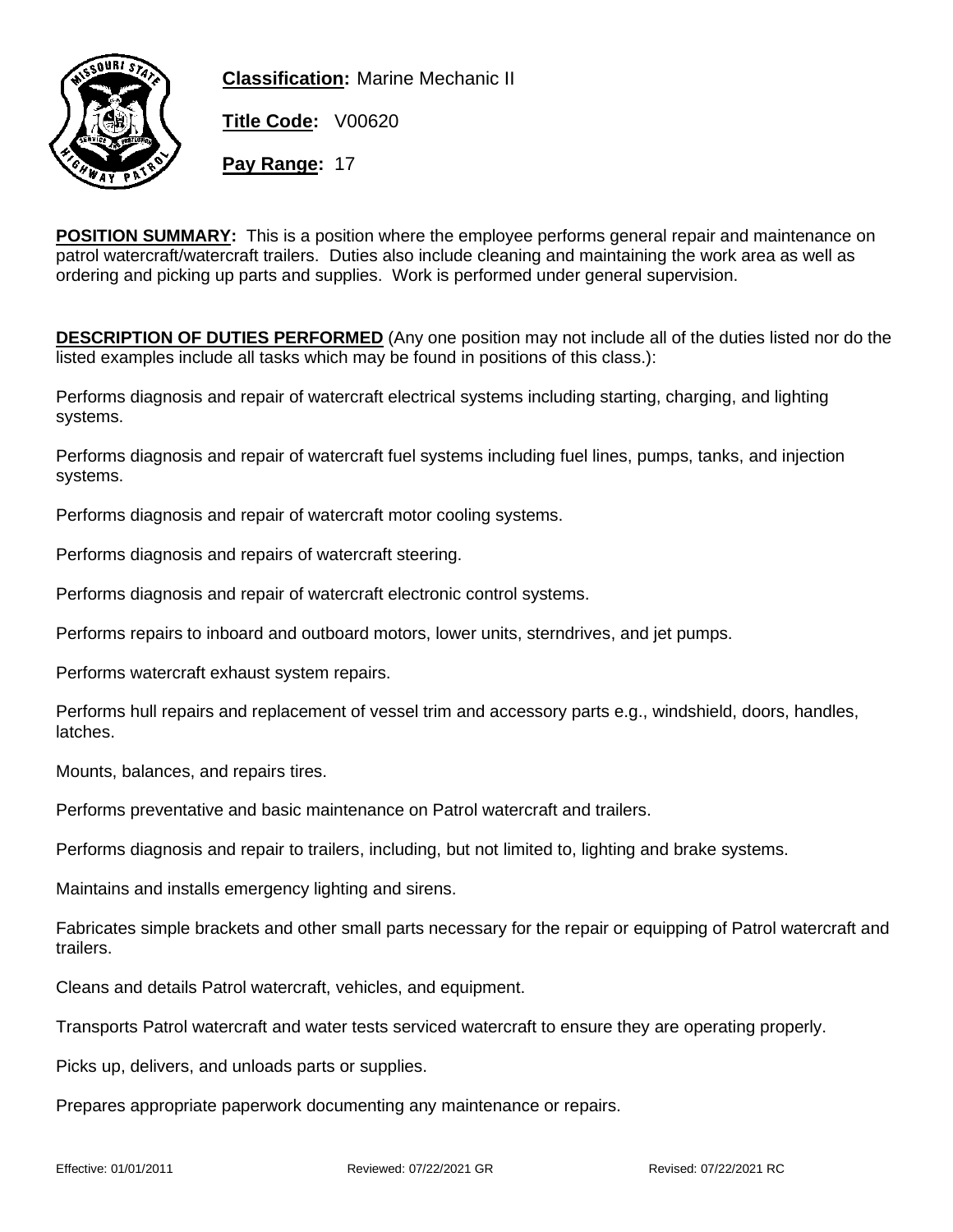**REQUIRED KNOWLEDGE, SKILLS, AND ABILITIES:** Knowledge of the standard practices, methods, tools, and equipment of the marine mechanic trade.

Knowledge of all watercraft systems, including, but not limited to, motor, propulsion, steering, electrical, and electronics systems.

Knowledge of the occupational hazards and standard safety precautions of the marine mechanic trade.

Knowledge of watercraft and trailer repair procedures.

Skill in the use of tools and in operating equipment, including computer diagnostic equipment, utilized in the marine mechanic trade.

Skill in the diagnosis and repair of minor defects in watercraft and trailers.

Skill in performing minor welding tasks using oxyacetylene and electric arc welding equipment.

Ability to document repairs to, and parts used on, Patrol watercraft using a personal computer.

Ability to work under varying climatic conditions.

Ability to work independently with general supervision.

Ability to lift 50 pounds and move parts, tools, and supplies associated with a garage facility.

Ability to position self and equipment necessary to inspect and repair Patrol watercraft and trailers.

Ability to operate vehicles and watercraft as needed to include towing and backing trailered units.

Ability to effectively perform minor maintenance and repairs to Patrol watercraft and trailers.

Ability to operate basic office equipment as detailed in the description of duties.

Ability to handle restricted and confidential information in a professional manner and maintain the information as such.

Ability to communicate in English clearly and concisely, both orally and in writing.

Ability to establish and maintain harmonious working relations with others.

Ability to work with material that may be of a sexual nature relating to criminal activity (e.g., written material, photographs, and/or verbal language, etc.).

Ability to work hours as assigned, to include occasional after hour or weekend call outs.

Ability to travel throughout the state including occasional overnight travel.